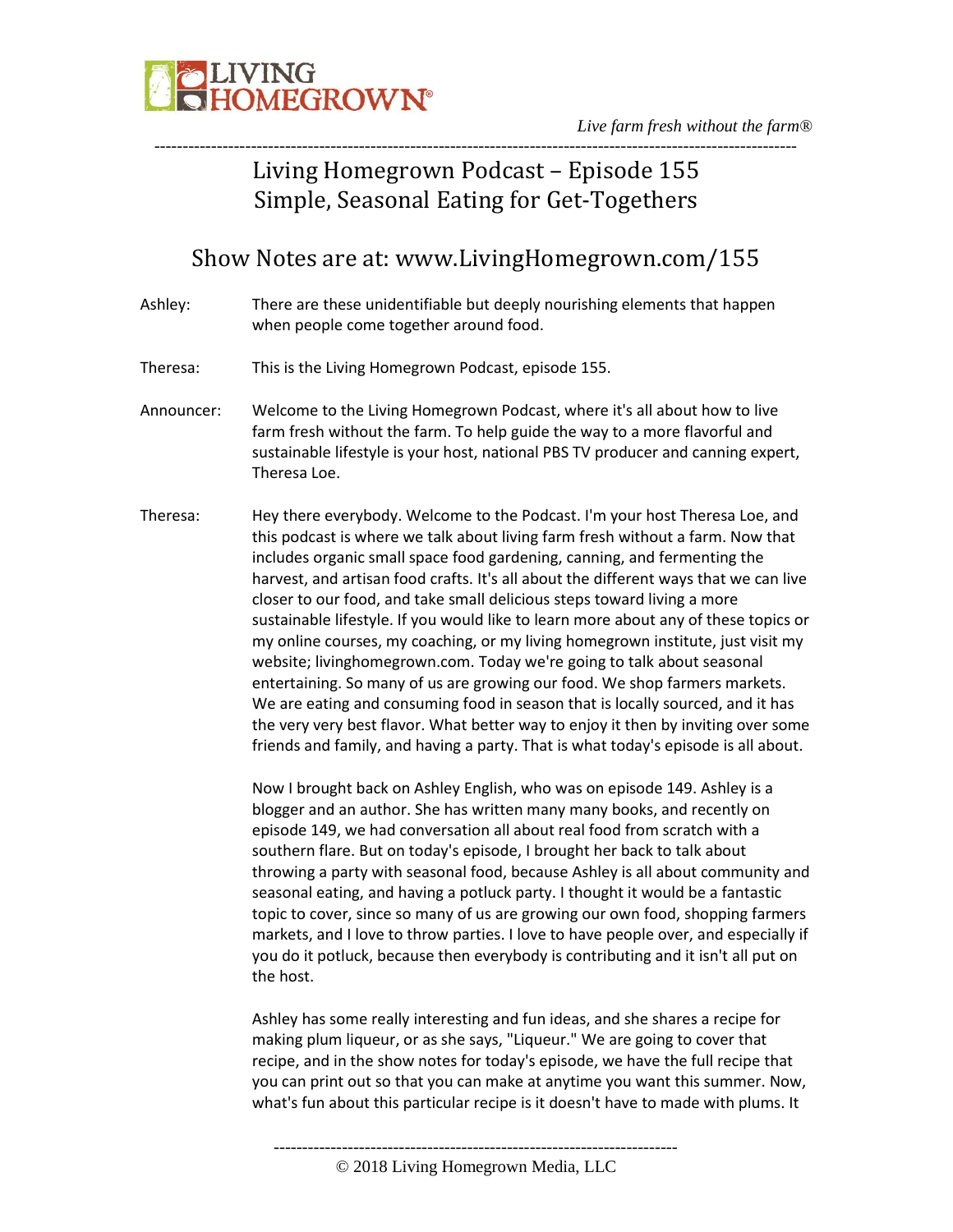

can be made with any stone fruit. To get to the show notes, you just go to livinghomegrown.com/155, and there we will have information about Ashley, all of her books. Including the book we're talking about today, which is called Handmade Gatherings, and also her website, blog, everything Ashley will be in the show notes. As well as a link to the other episode that she was on, episode 149.

-----------------------------------------------------------------------------------------------------------------

Now let me tell you a little bit about Ashley. Ashley English has degrees in holistic nutrition and sociology. She has worked over the years with a number of non-profit organizations, committed to social and agriculture issues, and is a member of the slow food USA. She regularly writes for regional and national publications, both online and in print. Now Ashley's written a lot of books. She is the author of all four books in the Homemade Living series, Canning and Preserving, Keeping Chickens, Keeping Bees, and Home Dairy. As well as, A Year of Pies, Handmade Gatherings, Quench, A Year of Picnics, The Essential Book of Homesteading, and Southern from Scratch. Ashley has written a lot of books and I love them all.

Now Ashley and her family live in North Carolina, where they're converting their land into a thriving homestead. As I said, we will have links to everything in the show notes for today's episode. Now before we dive into the interview, I just want you to know that today's podcast episode is brought to you by My Living Homegrown Institute. Which is my monthly membership site, and this is where you can have access to an entire library of monthly master classes that help you live a farm fresh lifestyle without the farm. Now in our membership we cover everything from how to grow epic heirloom tomatoes, to how to make homemade cheese and fermented vegetables.

Now I believe that living an organic farm fresh lifestyle is really just a journey in learning, and there are three distinct stages for growth in that learning process. We start out as curious, we move into experimentation, and eventually we grow into mastery of these different skills. Now if you're looking at creating a farm fresh lifestyle for yourself, and you're curious where you may fall on the growth scale for these different skills, then I have a free resource for you. It's my farm fresh success path that my students use inside my learning institute, and it will help you decide where you are on your journey, the characteristics of that stage, and some action steps and information to take you to the next level.

To get to the success path PDF, just go to livinghomegrown.com/path. That's P-A-T-H, and you can download it there for free. Okay, let's dive into this conversation about seasonal entertaining. Taking those seasonal foods and bringing them to the next level where we can share them with those that we love. Alright, here's my interview with Ashley English, the author of Handmade Gatherings. Hey Ashley, thanks for coming back so fast.

----------------------------------------------------------------------- © 2018 Living Homegrown Media, LLC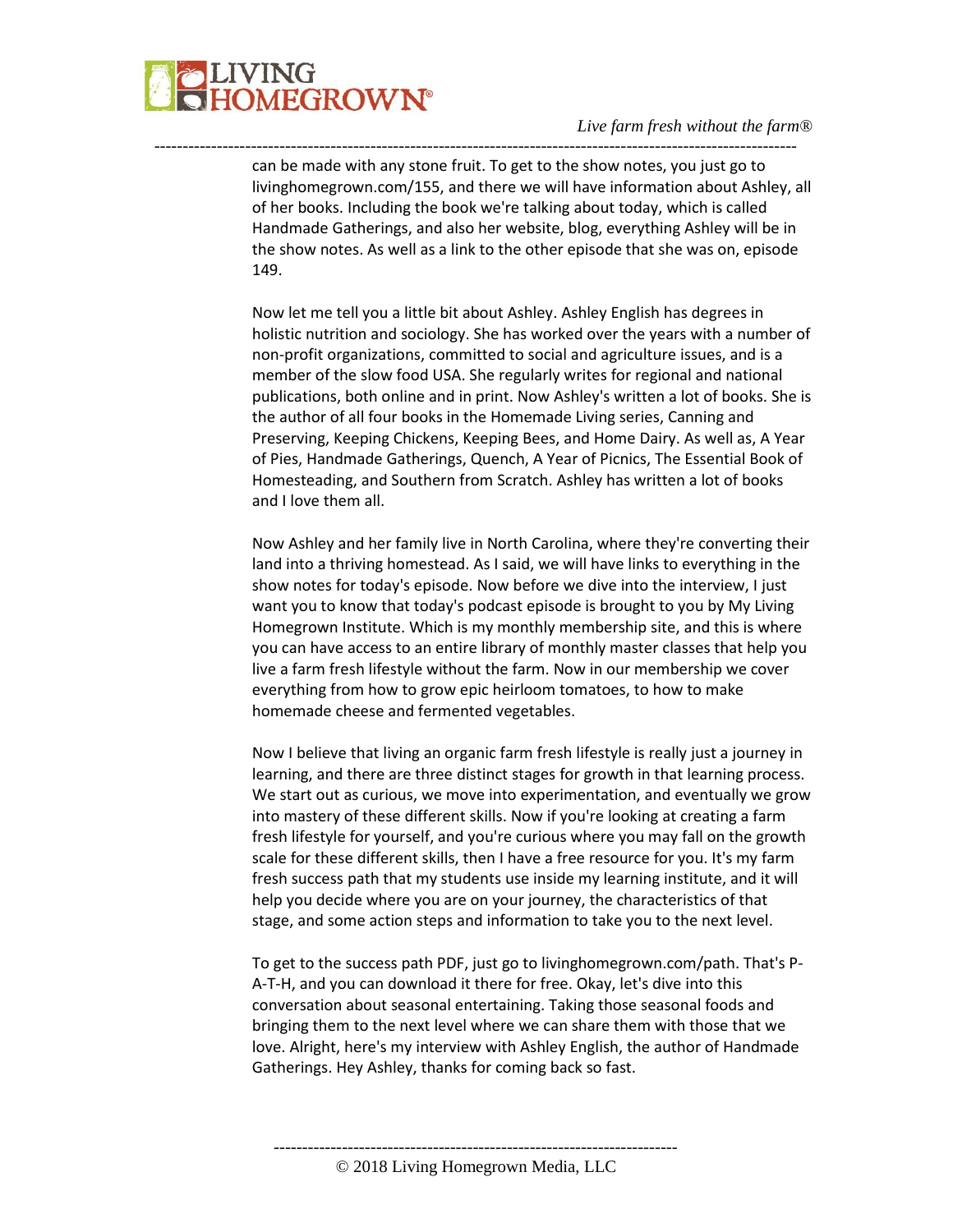

| Ashley:  | Thank you. I'm excited to be back.                                                                                                                                                                                                                                                                                                                                                                                                                                                                                                                                                                                                                                                                                                   |
|----------|--------------------------------------------------------------------------------------------------------------------------------------------------------------------------------------------------------------------------------------------------------------------------------------------------------------------------------------------------------------------------------------------------------------------------------------------------------------------------------------------------------------------------------------------------------------------------------------------------------------------------------------------------------------------------------------------------------------------------------------|
| Theresa: | Well when I had you on episode 149, which was just a little over a month ago, I<br>had a huge response. Everybody was saying, "Have her on again, have her on.<br>Bring her back."                                                                                                                                                                                                                                                                                                                                                                                                                                                                                                                                                   |
| Ashley:  | Oh.                                                                                                                                                                                                                                                                                                                                                                                                                                                                                                                                                                                                                                                                                                                                  |
| Theresa: | It was so fun because I could say, "I've already got her scheduled."                                                                                                                                                                                                                                                                                                                                                                                                                                                                                                                                                                                                                                                                 |
| Ashley:  | Oh, that makes me really happy to hear. Thank you.                                                                                                                                                                                                                                                                                                                                                                                                                                                                                                                                                                                                                                                                                   |
| Theresa: | Yeah, you really resonated with my audience, which I knew you would. Let's<br>start off by backing up a little bit. You've written a lot of books, from everything<br>about homesteading and chicken keeping, to cooking real food, and even<br>making dairy products and canning. Pretty much everything that my audience<br>loves, and everything in between there as well. I'd love for you to tell everybody<br>just a little bit about what got you interested in living this farm fresh lifestyle of<br>seasonal food.                                                                                                                                                                                                         |
| Ashley:  | Absolutely. I've been interested in food and cooking since I was eight years old,<br>and I first raided my mothers cookbook collection, and baked her a pan of very<br>questionable petit fours that she ate happily like a mom does. I've been playing<br>in the kitchen and hosting parties ever since. I've got a degree in nutrition, and<br>another degree in sociology in my twenties, and married the two together.<br>Literally when I met and married my spouse, he was living at the time where we<br>live now, which is an 11 acre parcel of land in western North Carolina that's<br>flanked by a 300 acre nature preserve. In its previous life, the property here had<br>been an edible, organic herb and flower farm. |
|          | I was working at a doctors office as a nutrition consultant, and a medical<br>assistant, and I got this urge to bring the farm back in some form or another.<br>And the way that that ended up manifesting was by beginning this<br>homesteading book series that I've written four titles for. Like you mentioned,<br>chickens, beekeeping, canning, and home dairy, and I'm actually right this<br>minute, in the process of working on books five and six for that series. Then just<br>one thing led to another, we got a pie book and a beverage book, potluck book,<br>a picnic book, and then Southern From Scratch which was my book on creating a<br>southern whole foods kitchen.                                          |
| Theresa: | That's so exciting. That's so exciting, and I'm really excited that you have more<br>books coming out, because I have your whole library on my shelf. Having more<br>of you is just really really exciting. Do you know when those books, the new<br>books that you're doing, do you know when they'll be coming out?                                                                                                                                                                                                                                                                                                                                                                                                                |
|          |                                                                                                                                                                                                                                                                                                                                                                                                                                                                                                                                                                                                                                                                                                                                      |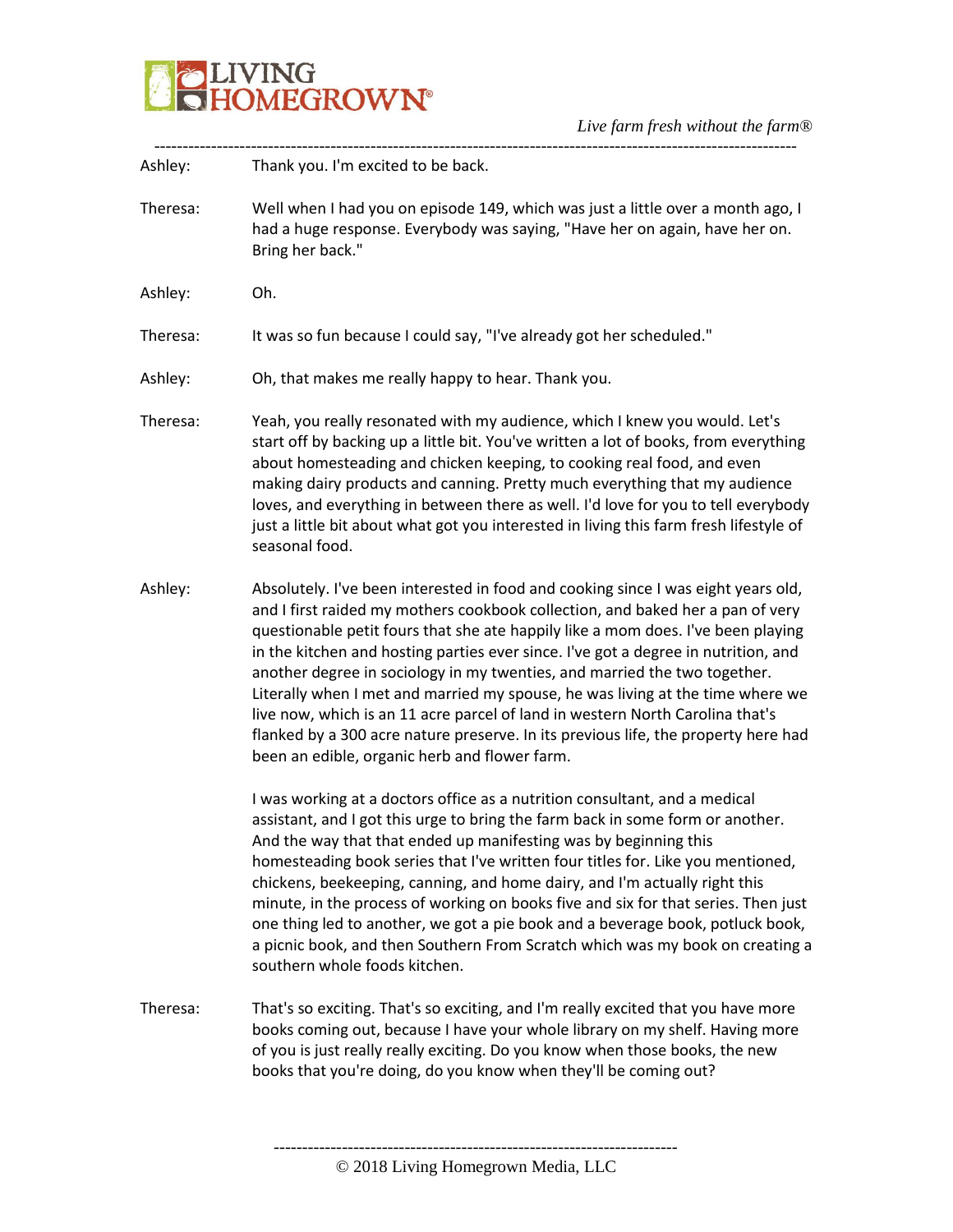

*Live farm fresh without the farm®* -----------------------------------------------------------------------------------------------------------------

| Ashley:  | Yes. The series is called, Homemade Living, and book five will be on creating a<br>home apothecary. Things for health and wellness and body, and that'll be out in<br>2019. Then housekeeping which is all sorts of natural cleaning products, and<br>then making your own kitchen napkins and cloths, those sorts of small eco-<br>minded crafts. That book will be out in 2020.                                                                                                                                                                                                                                                                                                                                                                                                                         |
|----------|-----------------------------------------------------------------------------------------------------------------------------------------------------------------------------------------------------------------------------------------------------------------------------------------------------------------------------------------------------------------------------------------------------------------------------------------------------------------------------------------------------------------------------------------------------------------------------------------------------------------------------------------------------------------------------------------------------------------------------------------------------------------------------------------------------------|
| Theresa: | So exciting. Yeah, that's right up our alley. You'll have to come back when the<br>books come out.                                                                                                                                                                                                                                                                                                                                                                                                                                                                                                                                                                                                                                                                                                        |
| Ashley:  | Sounds wonderful.                                                                                                                                                                                                                                                                                                                                                                                                                                                                                                                                                                                                                                                                                                                                                                                         |
| Theresa: | Yeah, I'd love to hear more about them when they come out. Cool, well it's with<br>this book, I wanted to bring you on to talk about today, which is Handmade<br>Gatherings. It's really a lovely book and it's warm. It's hard to describe, but I<br>would describe it as warm and friendly, and it makes me just want to invite over<br>all my friends.                                                                                                                                                                                                                                                                                                                                                                                                                                                 |
| Ashley:  | Well mission accomplished then. My work is done.                                                                                                                                                                                                                                                                                                                                                                                                                                                                                                                                                                                                                                                                                                                                                          |
| Theresa: | Yeah, it really is, because it's really about applying our seasonal eating that we<br>talk about all the time on the podcast. But applying that in entertaining your<br>friends, and sharing food and community with them. I love it, and it's really clear<br>from looking at your book, that you love to entertain. What I was wondering<br>was, if that was something that you grew up doing with your family or did you<br>really get into entertaining more as an adult?                                                                                                                                                                                                                                                                                                                             |
| Ashley:  | Well I think the answer is twofold. I think it's in my DNA to entertain. I have long<br>heard stories about my paternal grandparents, who lived in Philadelphia and<br>they would host these elaborate bridge parties that would happen at midnight.<br>People would come over, dressed in cocktail finery. My dad has seven brothers<br>and sisters, there's eight of them.                                                                                                                                                                                                                                                                                                                                                                                                                              |
| Theresa: | Oh my goodness.                                                                                                                                                                                                                                                                                                                                                                                                                                                                                                                                                                                                                                                                                                                                                                                           |
| Ashley:  | I know, and my grandmother was a master bridge player, and they would have<br>these big parties with their friends, and dress to the nines and the champagne<br>was flowing. They would have these big parties, and then my dad and mom,<br>when they were first married, they hosted a lot of cocktail parties and dinner<br>parties. Then they separated when I was quite young, but both of them<br>continued to do that, and we were always having parties. My mom made a huge<br>deal out of holiday get togethers, as well as birthday parties.<br>She didn't phone it in ever, it was like a big to do. Both my dad and my<br>stepmother as well. That was just introduced to me from an early age, and then<br>I started throwing tea parties when I was really little, and then when I was 12, I |
|          |                                                                                                                                                                                                                                                                                                                                                                                                                                                                                                                                                                                                                                                                                                                                                                                                           |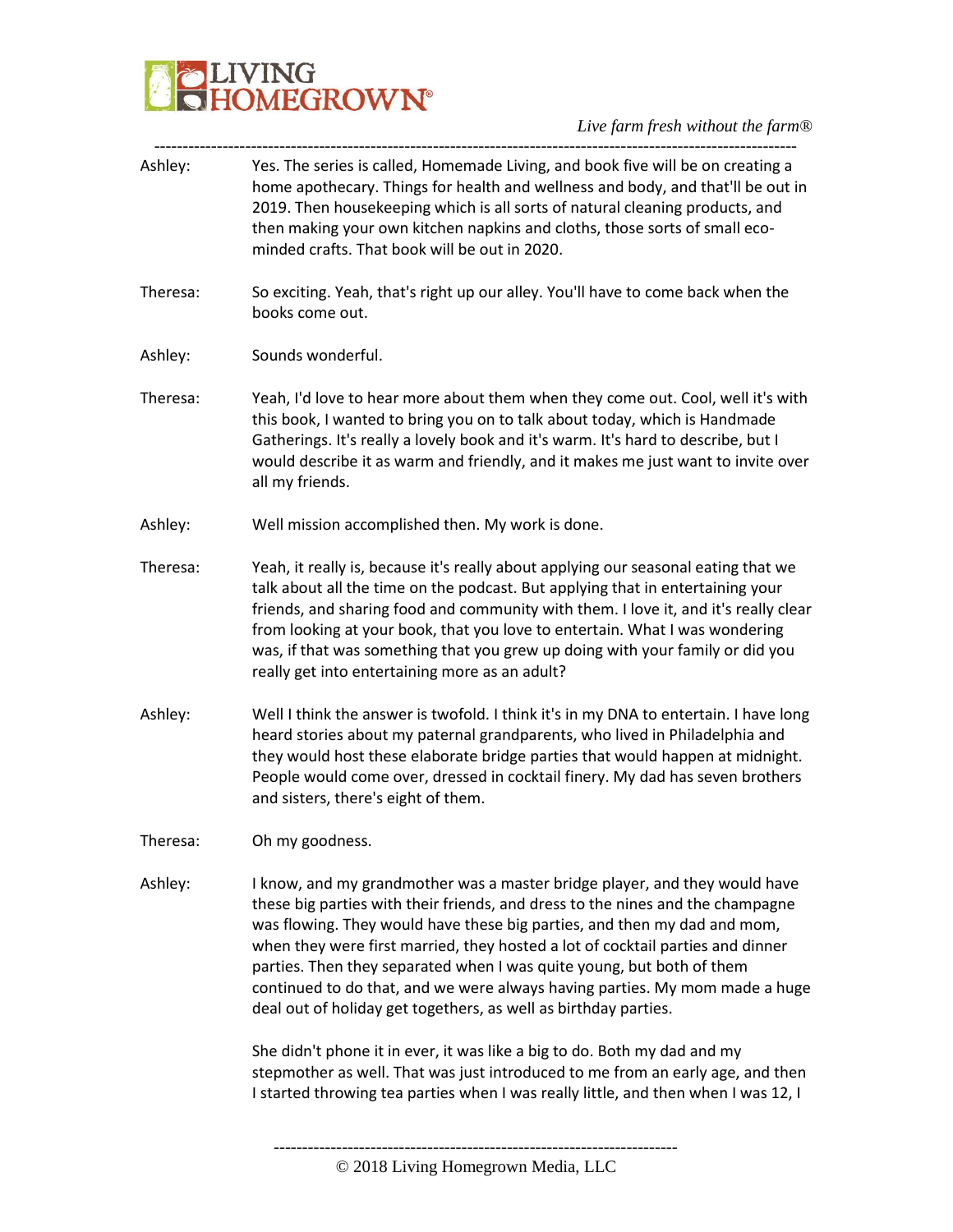

hosted my first potluck. It was a New Kids on the Block potluck, which I was super into at the time in junior high and all of my girlfriends came dressed as their favorite New Kid, and brought what was reported to be their favorite New Kids favorite food.

Theresa: I love it.

Ashley: And then for prom, senior prom, I hosted a potluck dinner at my house, and every couple was responsible for one of the courses. As well as we did a sleepover, my mom was really cool and let us all camp out in the living room, and then we did breakfast the next morning which was also a potluck. Then I met and married my husband, and he is as equally enumerative entertaining as I am. It's just been going from before I was born to present day.

-----------------------------------------------------------------------------------------------------------------

Theresa: Ah, well definitely in your DNA I would say for sure, and something that you mentioned there I want to backtrack on, because you mentioned potluck. So many people when they're thinking about throwing parties, they maybe love the idea but it can be expensive, you actually do address this in your writing. I'd love for you to talk about that, what are some of the advantages if we just switch to potluck so that we aren't having to pay for everything ourselves?

Ashley: Well that's what happened when we first got married and started hosting parties. We were doing these international supper club parties, where we would just point to a map of the globe and choose a country, and then we'd host a dinner party based around that, and it was a lot of fun. We did one for India, we did one for Cypress, just off the top of my head. But at the end of the evening, we would have exhausted ourselves and our bank account, and we were like, "There's got to be a better way." My husband has always loved potlucks. The whole idea of sharing the labor, sharing the creativity. And we just transitioned from the parties that we had hosted, to creating a theme, rallying around it, incorporating the way that we were already cooking based around the seasons and entertaining based around the seasons. And then encouraging our friends to get on board with us, and people love it. They really showed up.

> The 16 potlucks that are in Handmade Gatherings were parties, a lot of them that we were already doing before the book was created. It was easy to just shift gears into writing about what was already being done. What I love, that in addition to shared costs, there's shared labor and shared creativity. Because throwing off a party of any scale, whether it's just for a few people or a large group, can really be daunting for so many different reasons. Having that opportunity to spread all of that with your friends and loved ones, it just removes a lot of the psychological and physical weight of entertaining.

> > -----------------------------------------------------------------------

Theresa: Yeah, that's so true, and the thing is, is you're really bringing everybody together to enjoy this seasonal food and everybody gets to participate in that.

<sup>©</sup> 2018 Living Homegrown Media, LLC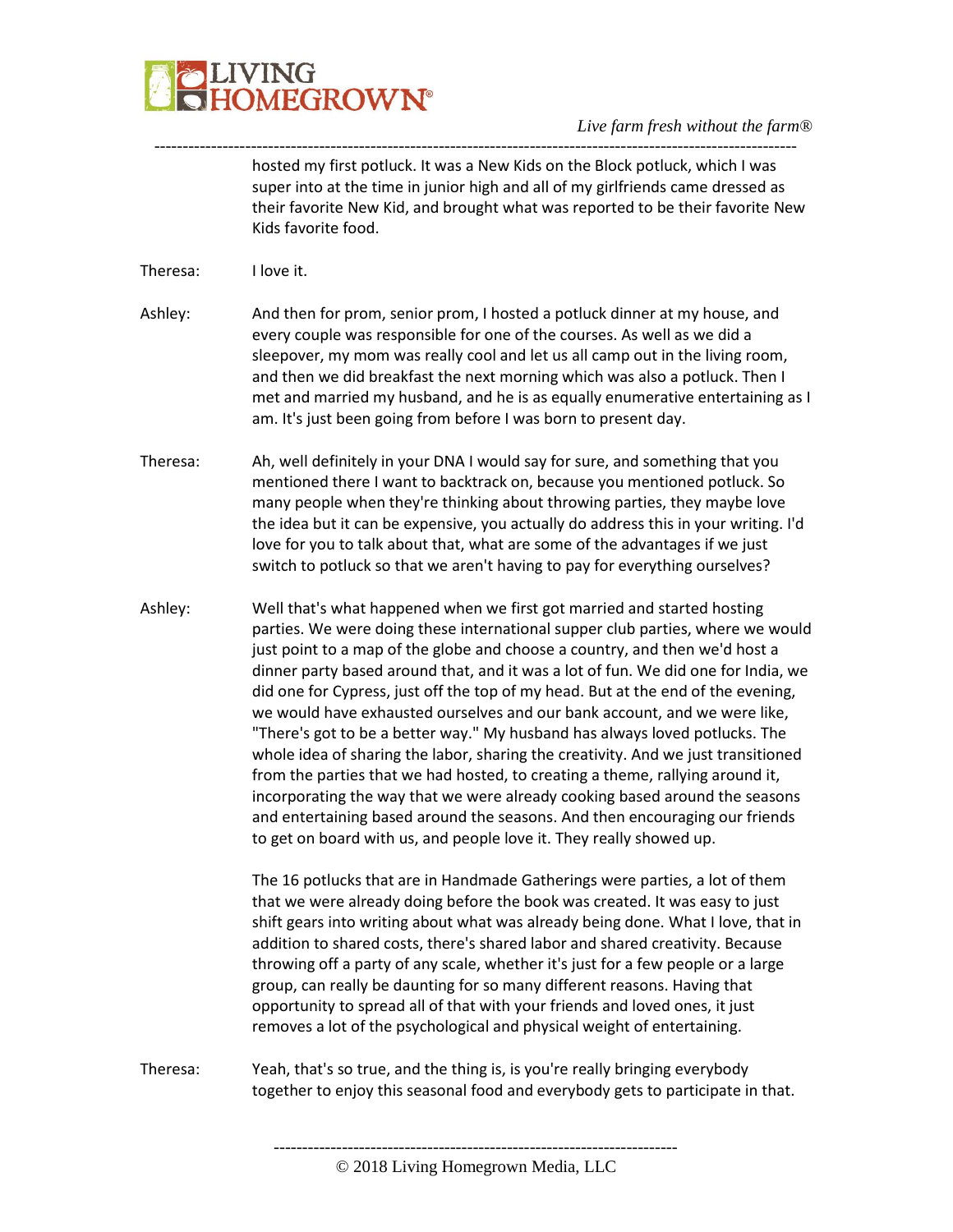

----------------------------------------------------------------------------------------------------------------- You have this whole sense of community, but then you always incorporate something really creative like crafts, or some sort of take home thing that happens during the party as well. Tell us about that.

Ashley: Glen and I, my husband and I, are really into nesting. I mean if there's a word for what we do it's we nest, and we love to decorate, and have craft aspects to our parties. And I thought, "How fun would it be to create these potlucks that are about more than just the food?" A lot of them I ask guests to, in some way, contribute the way that the party looks and takeaway keepsake mementos to take home with them in the form of crafts. Which was wonderful when there was kids present at the party, but even when kids weren't at some of these get togethers. There's a cookie exchange in winter, where we had guests decoupage cookie tins that they'd brought with them. I think maybe there was a baby or two at that party, but for the most part it was adults, and it was just lovely to incorporate all those aspects and really engage all of the senses with the food, and the way that things looked with aesthetic choices, and then also crafting at the same time.

- Theresa: Yeah, that's great, and then you have the whole everyone's participating, from the children to the adults can all participate. I've done that with some of my parties myself. We did a wreath making party, and it was really fun because everyone got to take something home. It didn't matter your age, you could participate in the craft. You could gingerbread in the wintertime, there's lots of different things you could do. I would love to talk about the different seasons that you cover in the book, and talk about some of the party ideas of what we could do to bring in seasonal eating to our party. I guess we'll start at the beginning of the year. Let's start at spring. What type of foods or party themes work well for springtime?
- Ashley: Well anything that celebrates the return of green foods really, or anything that's very ephemeral, like strawberries. You can get them year around, but fresh strawberries or rhubarb when they're right in season and at the peak of ripeness, or peas or asparagus. Any of those really fleeting foods are just to be celebrated, especially there's a wild foods potluck in the book. It was so much fun. Our guests wild foraged or we have markets in Asheville, farmers markets, that there's a couple of different vendors who do wild foraging themselves, and then they sell what they found.

Guests were encouraged to either glean something themselves or pick it up from someone who had done so, and cook a dish out of morels, or fiddlehead ferns, ramps, these strong wild onions, and then render that into a dish. Then for the décor for that party, guests brought things that they had found that were beautiful in the woods, or wherever they were wild foraging. Yeah, just the things in spring that are really short lived but that just are such a welcome respite from a lot of the root vegetables and earthier concentrated dense produce that people have gotten accustomed to during the colder months.

<sup>-----------------------------------------------------------------------</sup>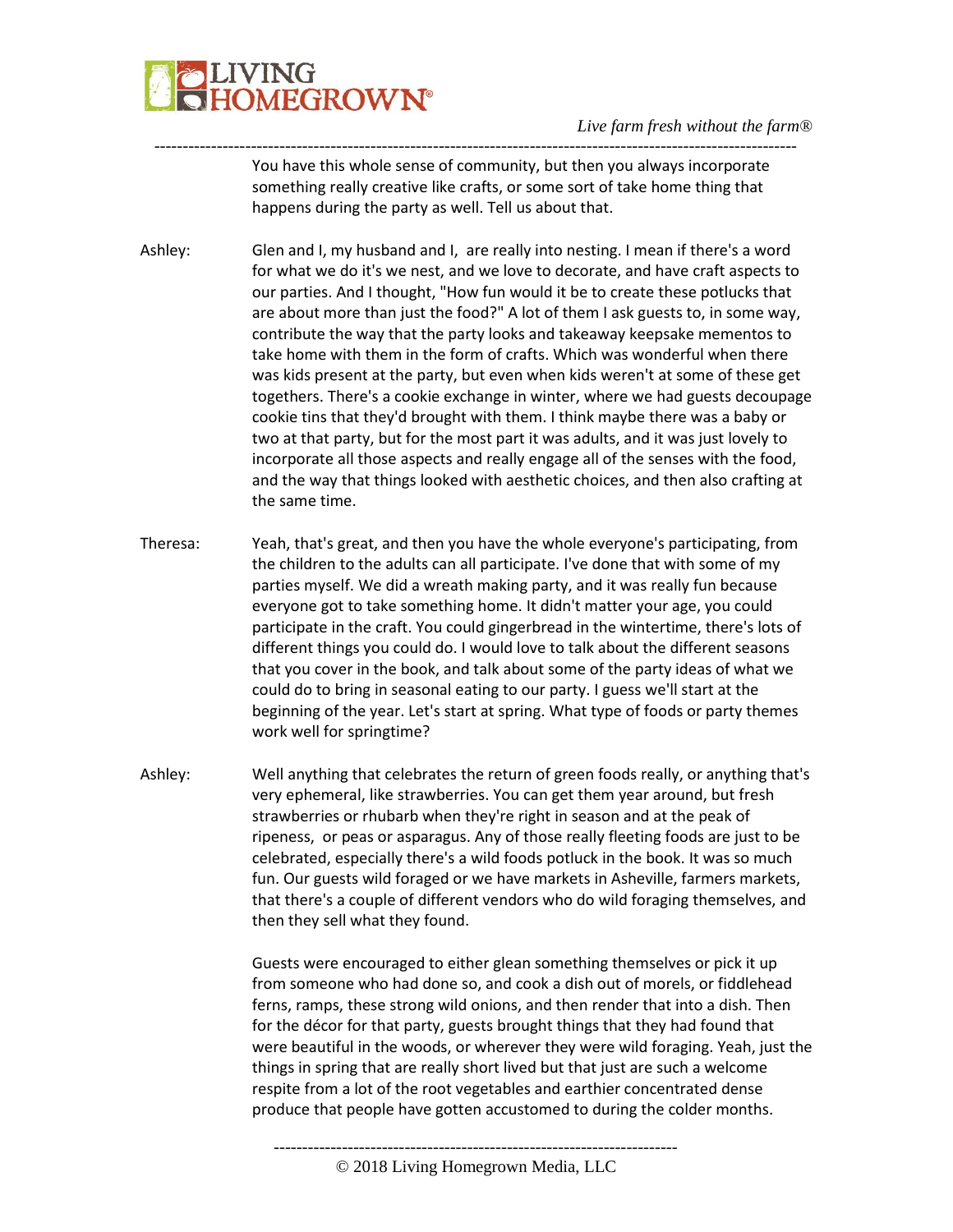# VING<br>DMEGROW**N°**

#### *Live farm fresh without the farm®*

- ----------------------------------------------------------------------------------------------------------------- Theresa: Yeah, I bet you that table was so beautiful, and you wouldn't even be able to predict how it would've turned out because everybody brings something different.
- Ashley: And that's what the beauty of it is in sharing the entire experience. From the food, to the décor, and then these crafting aspects. I want to, when I thought about a potluck book, I thought, "I want something more than just a composite of recipes. I want them to be these standalone experiences that people are really going to remember." When you're engaging all of the senses and there's olfactory elements, and tactile elements, and visual elements, people they just light up.

People still tell me about how memorable these parties have been and there are several of them in the book that we actually host every year. People build their calendars around them, they get really bummed when they're sick or they miss them for some reasons. It's been lovely to see how these ideas that we've had for entertaining here in the woods, have become part of other peoples stories and occasions as well. That was really my hope with the book at its core.

- Theresa: I bet. I bet people just die if they have to miss the party.
- Ashley: We get a lot of deep regret when there's a sick child or something comes up.
- Theresa: I bet, oh man. Well there was another thing that you had in spring which I thought was a lovely idea, and that was for one of the crafts. I think it was for your pollinator party, and everybody got to decorate a seed pack and take some seeds home.
- Ashley: Yes.
- Theresa: I think that would really resonate with everybody who listens to this podcast as well. Great ideas. Really really good ideas. Well okay, let's move into the summertime, because this is an area where we always have an abundance. There's a million of ideas we could do, but my favorite one that you had in the summer section was like a rolling stone fruit. That was such a cute party idea. Could you tell us about some of the ways that we can use summer fruit in a party?
- Ashley: Absolutely. For that party it was pretty fun. As a side note, an editorial side note, all of the potlucks that are photographed in Handmade Gatherings, they all actually happened. Because we realized pretty early on that we couldn't really fake any of this, we needed people to show up with food to round about the table. It's a book on potluck, and if we were to try to do all of that in addition to the food and décor that we were already doing, it would be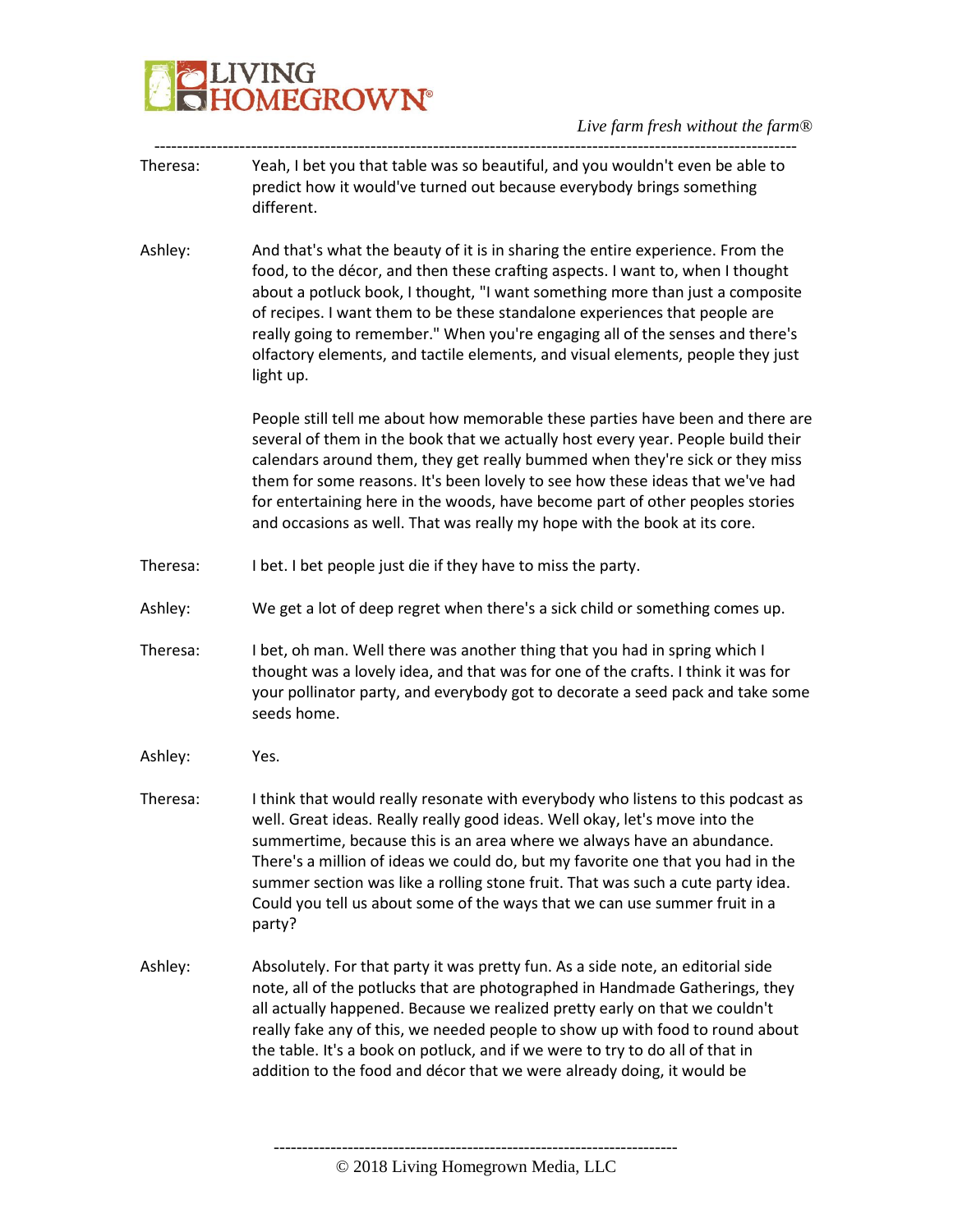

---------------------------------------------------------------------------------------------------------------- daunting. It was amazing how harmonious everything felt, with minimal art direction in my emails to guests, how everything flowed together.

> For this, we photographed this and hosted it on a little mountain ball back behind our home that some friends own. We did it in the morning before the sun was really punishing, and we ended up having this stone fruit pie breakfast potluck, and it was just a group of women and their kids. It was so much fun, but I feel like stone fruits, there is no shortage of options with them. I just got a big shipment of cherries in. Every year I get a shipment from the Washington State Fruit Commission. They send me various stone fruits, and I'm always so excited when that email comes.

I just got this huge shipment of sweet cherries, which I'm going to do many different things with. From pickling them in a strong vinegar base pickle, to making sweet maraschino cherries, to making a buttermilk based clafoutis, a sort of french custard dessert with stone fruits. You can grill stone fruits and put them into a salad alongside proteins. There's no shortage or like the craft that I have in the book, you can render them into a liqueur and allow it to steep, and then have this delicious beverage to remember months after the event has past. Remember the beauty of that day.

- Theresa: That's right, I loved that recipe in the book, and I would love for you to share that recipe if you don't mind. Just explain to everybody how they can do this, because you had everybody bring home a jar of this plum liqueur that everybody made at the party. What would be a real simple recipe for doing that?
- Ashley: Well you want to bring a couple pounds of fruit. For the plum liqueur, I use two and half pounds of plums. You could also swap that out. If you'd rather use whatever you have on hand, if you have apricots, if you have nectarines, if you have peaches. Whatever is in abundance where you are, you could do it with cherries. The stone fruit itself is pretty interchangeable. For this particular potluck, I provided the stone fruit and a cutting board and a knife. Everybody brought their own jar to take home with them. They brought an empty jar, which we filled together. I believe someone brought the alcohol, which was vodka, and it's really just stone fruit, sugar, and vodka. You infuse everything there.

You want to keep the pits, they actually help with the flavor, and preserving the liqueur. Everything gets chopped up, mixed with the sugar and the vodka, you fill up your jars. If you wanted to add additional aromatics, you could. You could add whole cloves, cinnamon sticks, star anise, peppercorns, whatever. Allspice berries, cardamon pods, you could tuck those in with your stone fruit and then the sugar and vodka. Then you're going to shake it. Once you leave the party and you go home, and you've got your jar with a lid on tightly. You shake it

<sup>©</sup> 2018 Living Homegrown Media, LLC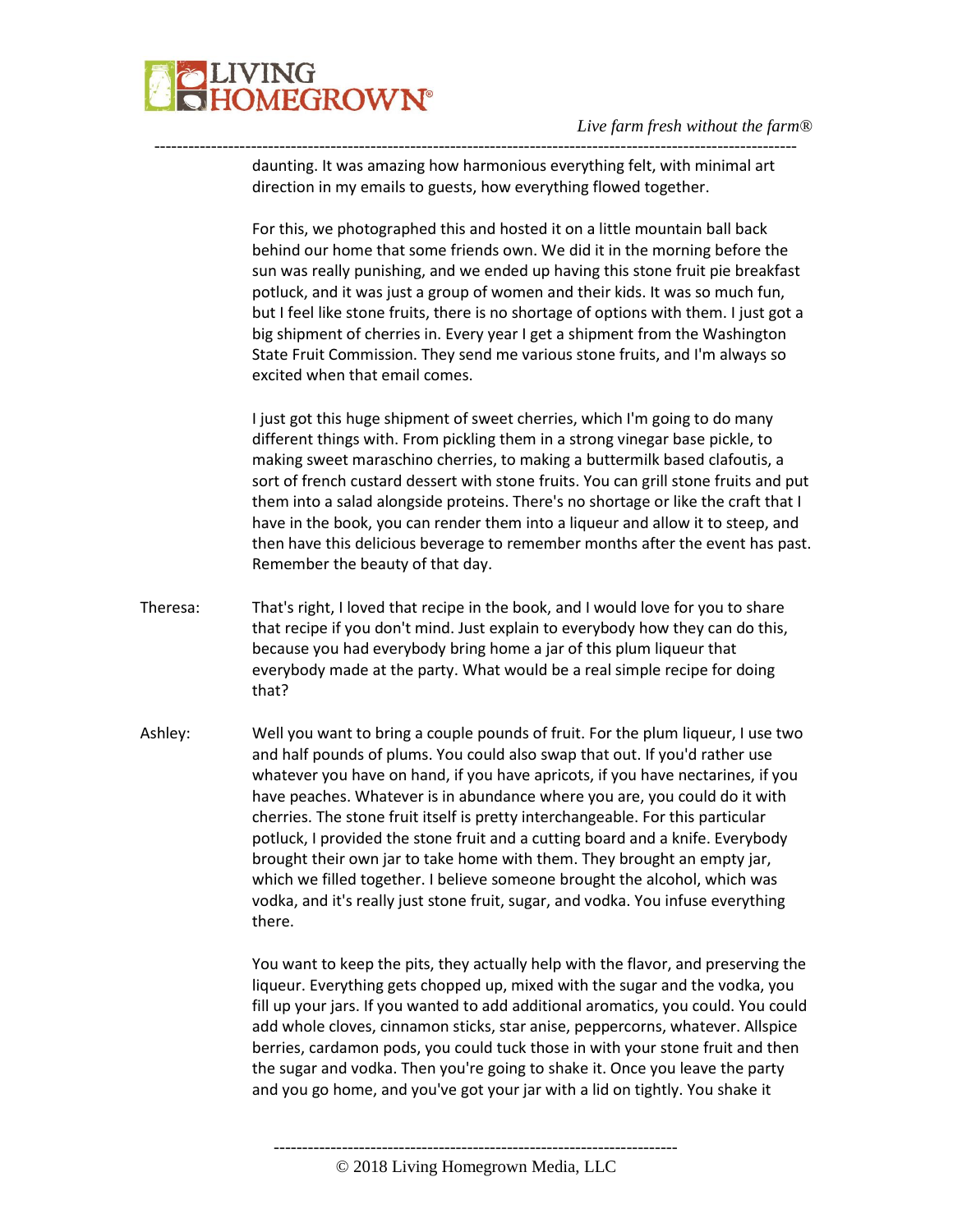

---------------------------------------------------------------------------------------------------------------- everyday. Just a little bit of vigorous shaking for a week, and then after a week you just do it once a week for three months. Then you just let it infuse.

> Just stick it somewhere where you're going to see it, you're going to remember to give it a shake once a week, or plug it into your phone as a note, shake the liqueur. Something to remember to do it, and then you strain it through a double layer of cheesecloth and a fine mesh sieve. Discard the fruit, it's going to be way to boozy to eat by that point. Discard the fruit and the pits and the aromatics if you've used them, and then you've got your liqueur. You could add a little bit to a glass, top it off with some sparkling wine if you want, or some club soda and some ice. You could have it as is, just have it neat in a little shot glass. It's a wonderful gift to enjoy for the occasion. To remember the occasion itself, but it's also a wonderful gift to give as well.

- Theresa: So good, so so good. Yeah, I love doing that kind of thing. Especially at the holiday time. You make it now, and then in three months it's perfect. It's perfect for giving.
- Ashley: Right.
- Theresa: You can bring it for thanksgiving as a hostess gift. There's a million things you could do with this. Thank you for sharing that. That's awesome. Well and you also did ice cream social and pies. I mean there's a lot of things that we can do in summer time. I think probably of all the times of year, probably summer is probably the easiest for doing a party.
- Ashley: It really is. You don't have to worry so much about the constraints of space limitations, because you're just going to be outside. Your biggest challenge might be if a thunderstorm pops up, but otherwise if it's hot, you're having a heatwave in LA, you're still going to be outside.
- Theresa: Yes, exactly.
- Ashley: You're still going to entertain. Get a little thing of bug spray and you're good to go.
- Theresa: Yeah, perfect. Well alright, let's move into autumn or fall. What type of foods should we focus here at this time of year?
- Ashley: Well what I love, I've kind of made my own phrase. I'm not sure if I mentioned it in our interview for Southern from Scratch, but I love what I call bump up against seasons. Where one season is gently unfolding into the next, and that really starts to happen, at least for where I live in the southeast United States, in September. Where you still have the fruits of summer coming in. You still have tomatoes, you still have okra and peppers, but you're also starting to get some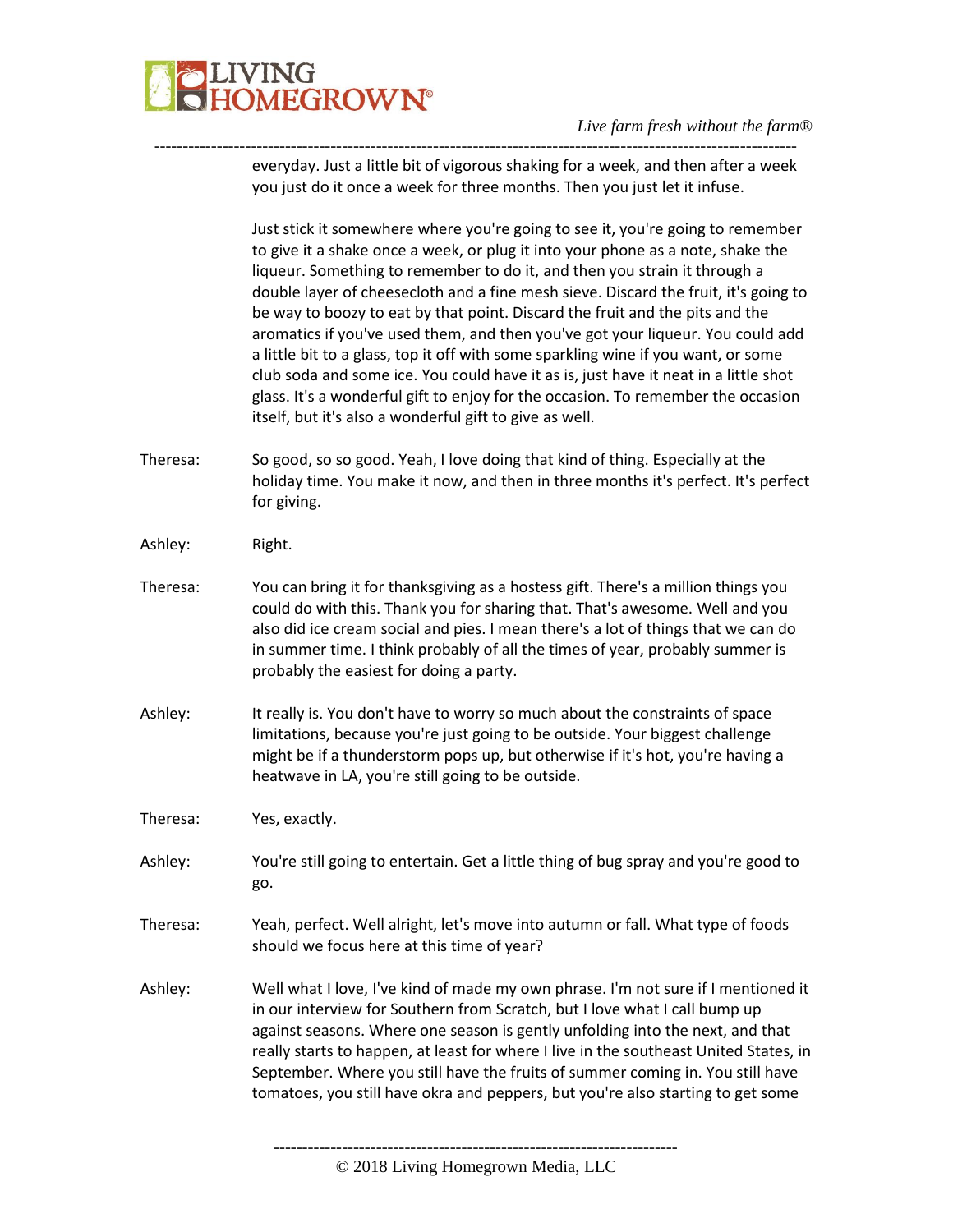

---------------------------------------------------------------------------------------------------------------- of the early fall crops. The apple harvest is here. We're the seventh largest apple producing region here in North Carolina in the United States. There's so many different varieties of apples.

> Figs start to come in. I'm a huge fan of figs, and for us that's end of August, beginning of September is when the crop comes in. All sorts of wonderful varietals of grapes, like muscadines. When I see the muscadines and the scuppernongs at the farmers market, then I know we're moving into fall, and fall's my favorite time of year. Of course pumpkins and all manner of winter squashes are starting to become available, and it's for me, deeply exciting because I historically have not been a fan of hot weather. Although more recently I've started to make my peace with it. We're not best friends, but we're frenemies.

> I've come to terms with embracing summer, which is pretty funny because my birthday's in two days and I'm a summer baby. You'd think I like it, but I get really excited when I know ... I told my husband last week, I said, "The best part of summer is that it's that much closer to fall." When I start seeing pumpkins out, and the muscadines, and the scuppernongs, I'm deeply excited that we're transitioning. But there still is this amazing harvest from all of the summer bounty as well. It's really exciting in those early months of fall to get to play with all of that together.

- Theresa: Yeah, that's absolutely true, and I think also like you said, there's other varieties even of one particular food. Like doing an apple party, you could have everybody bringing different types of apples and there's a million things you could do with that. From pie, to cider, to anything. I mean there's a million different possibilities. Yeah, and I think a really good suggestion for people would probably be if you're not sure what to really have on the menu, is to go to the local farmers market and see what's in season at that particular time of year.
- Ashley: Absolutely. Just see what's out there. You could even chat with the farmers, see what's coming, because there might be some things that are not there that week but that'll be there the next week, but just browse and check in. It's great to have a regular working relationship with a farm or farmer, especially if you have limited space. There's only so much that you can grow, or maybe you have limited sunlight and they have a better location, and they're just able to grow things that aren't hospitable in your area. Working at, striking that close relationship with the working farm or farmer, is a really wonderful, wonderful thing to have.
- Theresa: Yeah I agree 100%, and I also tell people that if there's ever something at the farmers market and you're not sure how to prepare it, always ask the farmer who grew it. Because chances are they have a million ways to prepare it, and

<sup>©</sup> 2018 Living Homegrown Media, LLC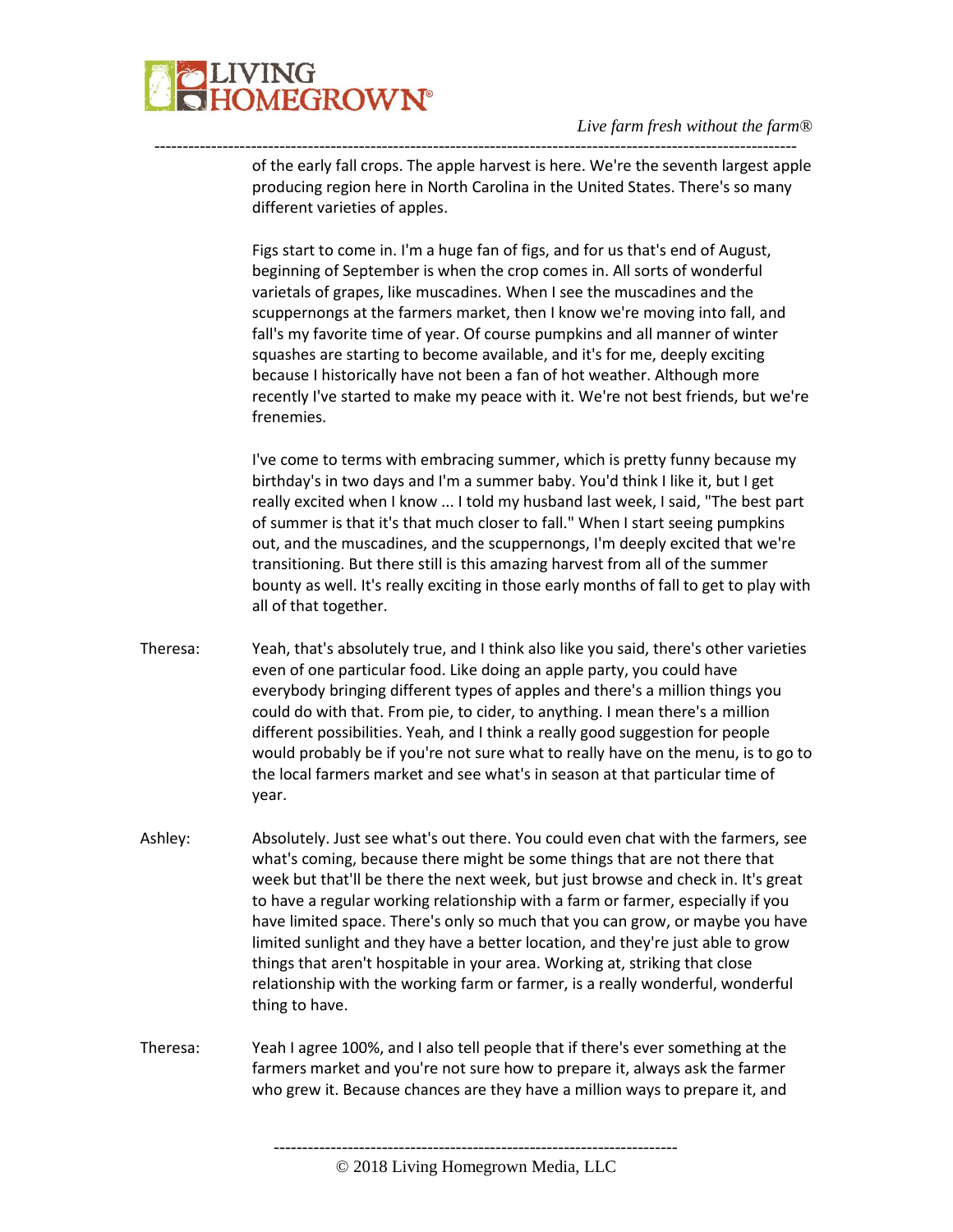

---------------------------------------------------------------------------------------------------------------- they know how to do it the best way because they're growing it. They're eating a ton of it, they know what to do with it.

Ashley: Absolutely.

- Theresa: Yeah, always have to want to be talking to your farmer. Well okay, let's move into winter, because I think a lot of people make the mistake of only thinking of December holidays for parties. Really, winter's a great time to have a party, even that has nothing to do with the holidays. What are your favorite types of parties to throw during the wintertime?
- Ashley: Well every year, I think last year was my 10th annual, but every year before Christmas, I always host a ladies cookie exchange and it's gotten pretty big. When I first started it, I worked at the doctor's office. I think there were five or six of us. Last year I got a little crazy and invited 75 people.
- Theresa: Oh my gosh.
- Ashley: And then I was like, "Where am I going to put all these people?" Then I thought, "You know what, not everyone will come." Not everyone did, but it's so much fun. We just have a blast. That happens every year. People, like I said, they build their holiday plans around it. I get a lot of, "When is this going to happen," a month beforehand so that they can put it on their calender not to be missed. That's a lovely event that we host every year. I also regularly have a potluck called heartwarming, and it's in the book in the winter months.

It's warming winter foods, however you want to interpret that. There's a steak and bourbon pie, a savory pie. There's also foods with ginger, crystallized ginger. Things that kind of warm you from the inside out, and at that potluck, I believe we made a mustard bath salt. So when you get a cold in the wintertime, these warming mustard baths increase your core body temperature and help you sweat things out. Things that bring people together, and for that one everyone brought a candle and different ways to create light and warmth when it's dark.

A soup potluck is a lot of fun to do in the wintertime. To create different types of soups together. Even though there might be less in terms of produce available, I never want that to be a reason for people to not get together. Especially in the winter when you really need it more than at any other time of year. You might not have the same food choices available, but what you're going to get in terms of nourishment for your soul and your psyche, just to be in the company of others, is really essential.

Theresa: That's so good, yes, and I think of all those. I think the soup party really sounded fun to me. You could make it really simple with mugs, so everyone's putting

<sup>-----------------------------------------------------------------------</sup>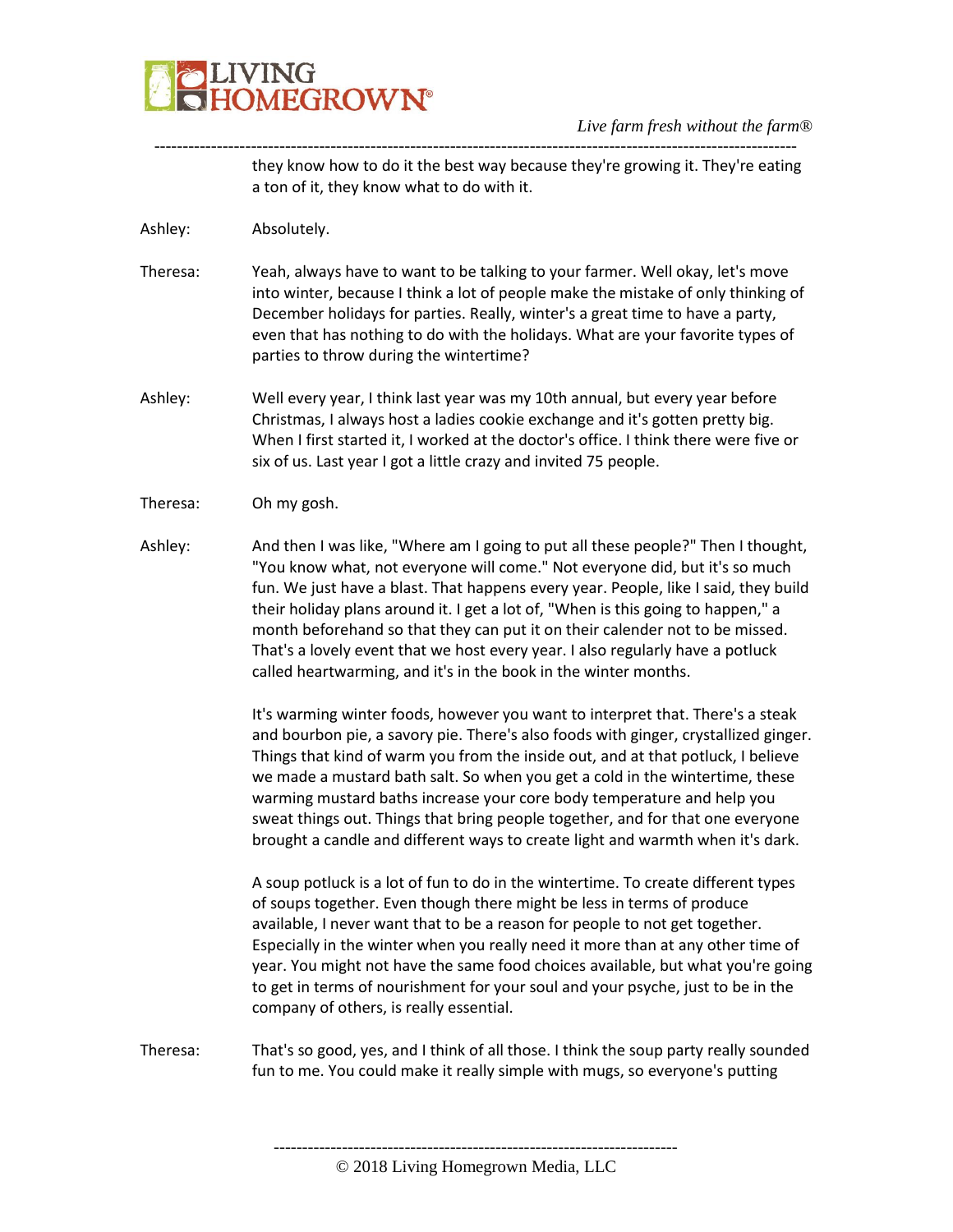

---------------------------------------------------------------------------------------------------------------- their soup in mugs and you're not having to try and juggle a bowl in your hand while you're talking to people. You could really make it simple yet a lot of fun.

- Ashley: Absolutely, and even just creating soup mixes to take home later with everyone bringing a jar and putting in a spice blend, and then different sorts of beans to create a navy bean soup or what have you. Even if you're not collectively cooking food together, you're making plans to do so later in your individual homes. You're using a product you collectively made. There are these unidentifiable but deeply nourishing elements that happen when people come together around food.
- Theresa: That's so beautiful. Well, we talk a lot on this podcast about seasonal eating, and I just love that you reminded us to dive into seasonal entertaining. In closing, I'd love to know when it comes to seasonal food, what advice would you give someone who's just thinking about throwing a party? What would you tell them as a form of encouragement?
- Ashley: Don't ever be daunted, and I talk about this in the introduction to the book. When I first moved to Washington D.C. I was 20 years old, I didn't know anyone there. I just had this idea that I was ... I had thought I was going to move to New York City and then I quickly realized I didn't know anyone in New York City or how to get an apartment in New York City, and I'm coming from a small town in North Carolina. My stepmother said, "Well I've got this apartment in Washington D.C. It's not New York, but maybe you could start there and work your way to the big apple." I did it, I jumped on that opportunity, and I didn't have anything. I didn't have a set of soup bowls or spoons, or anything. I was just getting started, but I thought, "You know what? I still want to have parties. It's just part of who I am." I would tell my friends, "Come over, bring a bowl with you."
- Theresa: That's good.
- Ashley: "And we're going to do this together. We're still going to make it work." If I can start throwing potlucks when I'm 12 years old, and I'm still doing it now, and I'll be 42 Wednesday, just start wherever you are. If you are an introvert but you still want to have a party, recruit a really gregarious wingman or wingwoman to do the one that does the talking, that is your liaison. You don't have to do it all. You can get someone who handles correspondence, that shows up early and does logistics of moving furniture around if that's necessary. Know your strengths and your limitations, and then rope in people accordingly. But really, just wherever you are in life, in circumstance, should never deter you from hosting.

There's a wonderful phrase I've heard going around called scrappy hospitality. It's basically the anti Martha Stewart, with no disrespect to Martha, lifelong fan

----------------------------------------------------------------------- © 2018 Living Homegrown Media, LLC